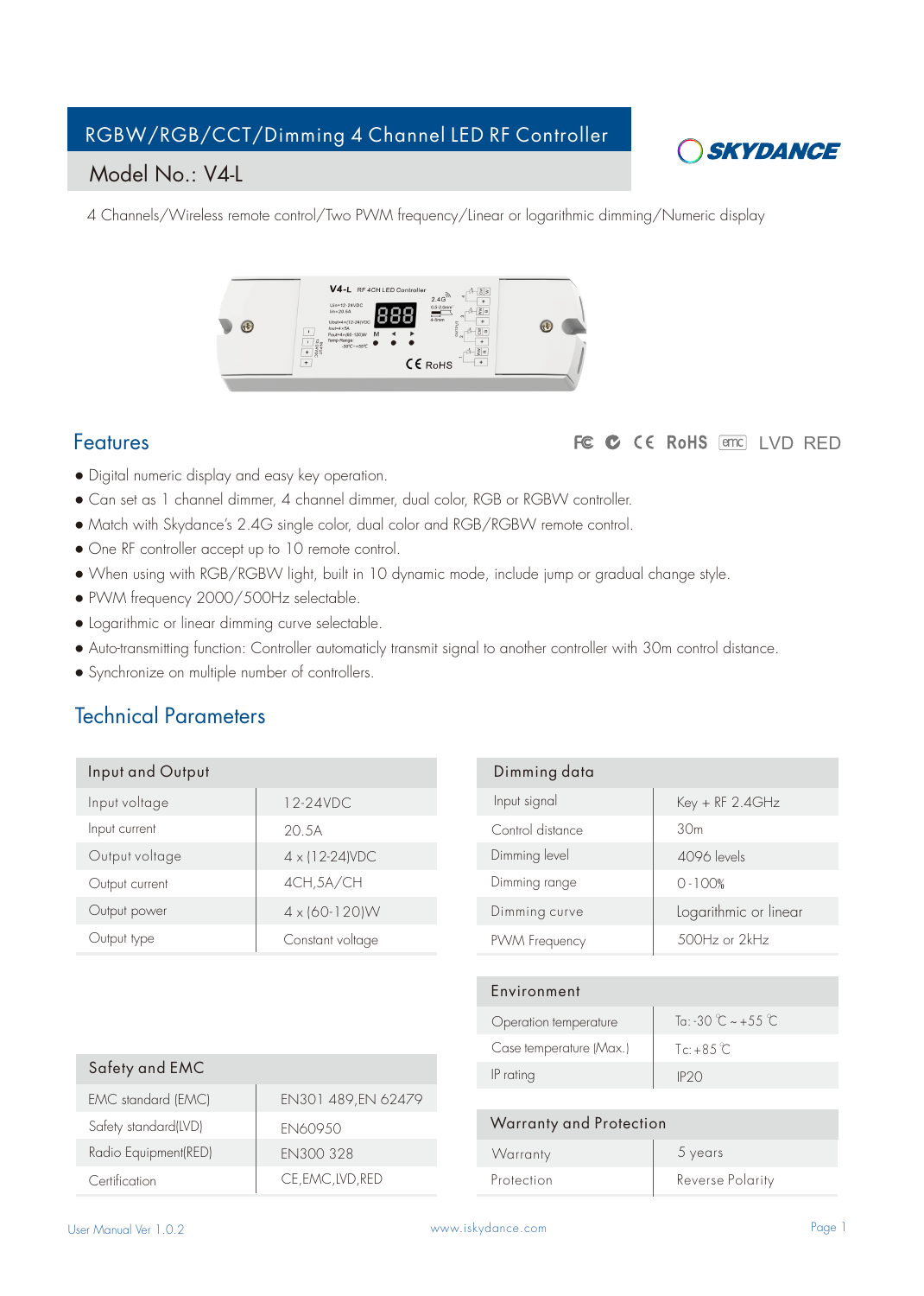

# Mechanical Structures and Installations

# Wiring Diagram

**●** V4-L for RGB/RGBW



**●** V4-L for single color

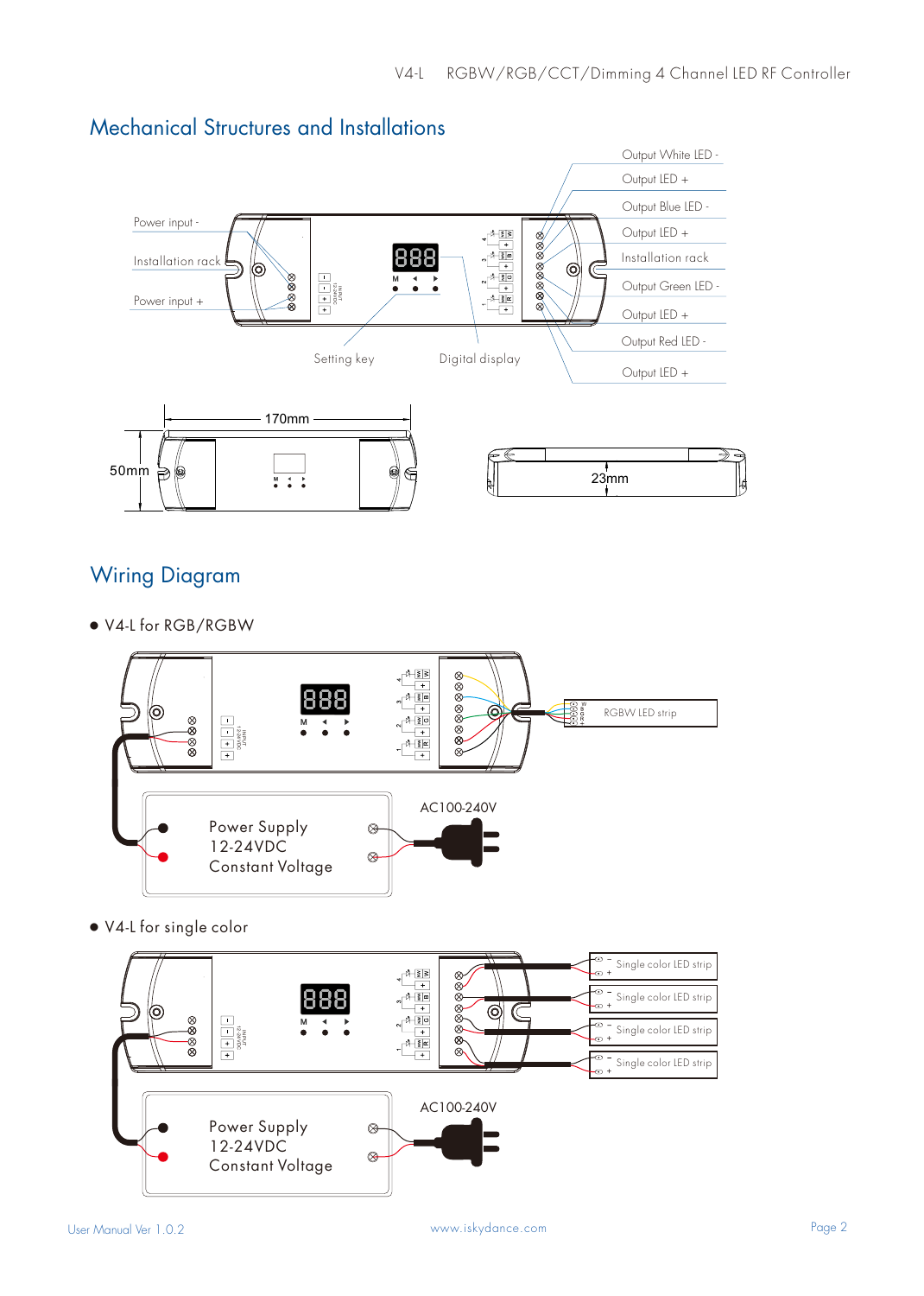# **Operation**

### Light type and other parameter setting

- Long press M and ◀ key for 2s, prepare for setup system parameter: light type, output PWM frequence, output brightness curve, automatic blank screen. short press M key to switch four item.
- Light type: short press ◀ or ▶ key to switch five kinds type: 1 channel dimmer("Ch1"), dual color temperature("Ch2") , RGB("Ch3"), RGBW("Ch4") and 4 channel dimmer("CH4").
- Output PWM frequence: short press ◀ or ▶ key to switch 500Hz("F-L") or 2KHz("F-H").
- Higher PWM frequency, will cause lower output current, higher power noise, but more suitable for camera.
- Output brightness curve: short press ◀ or ▶ key to switch linear curve("C-L") or logarithmic curve("C-E").
- Automatic blank screen: short press ◀ or ▶ key to switch enable ("bon") or disable("boF") automatic blank screen.
- Long press M key for 2s or timeout 10s, quit system parameter setting.

### 1 Channel Dimmer

- Four channel output connect four single color LED strip, realize synchronous dimming.
- Short press M key to switch coarse dimming and fine dimming.
- Coarse dimming: short press ◀ or ▶ key to adjust 10 levels brightness(b-1, b-9, b-F).
- Fine dimming: short press ◀ or ▶ key to adjust 256 levels brightness(b01~bFF).

### Dual color temperature controller

- Four channel output connect two groups dual color LED strip(WW and CW).
- Short press M key to switch color temperature or brightness adjustment.
- Press ◀ or ▶ key to setup value of each item.
- Color temperature: 2700-6500K, display "270~650", short press 11 levels, long press 256 levels.
- Brightness: 1-10 level brightness(b-1,b-9,b-F).

### RGB/RGBW Controller

- Four channel output connect RGB/RGBW LED strip.
- Short press M key, switch static adjustable mode(P-H) and 10 change mode(P01~P10).
- When run static adjustable mode, can adjust three/four channel brightness respectively. Short press M key switch three/four channel dimming (100~1FF, 200~2FF, 300~3FF, 400~4FF),
	- press ◀ or ▶ key adjust each channel brightness.
- When run 10 change mode, can adjust each mode speed and brightness, W brightness(Only RGBW). Short press M key to switch speed and brightness item. Mode speed: 1-10 level speed(S-1, S-9, S-F). Mode brightness: 1-10 level brightness(b-1, b-9, b-F).
	- W channel brightness: 0-255 level brightness(400~4FF).

| Mode |  |
|------|--|

# (P01~P10)



 Speed (8 level)



**Brightness** (10 level,100%)

| No.             | Name                      | No.             | Name                  |
|-----------------|---------------------------|-----------------|-----------------------|
| PO 1            | RGB jump                  | PO6             | RGB fade in and out   |
| PO <sub>2</sub> | RGB smooth                | PO <sub>7</sub> | Red fade in and out   |
| PO <sub>3</sub> | 6 color jump              | PO <sub>8</sub> | Green fade in and out |
| PO4             | 6 color smooth            | PO <sub>9</sub> | Blue fade in and out  |
| PO <sub>5</sub> | Yellow cyan purple smooth | P <sub>10</sub> | White fade in and out |

### RGB/RGBW dynamic mode list